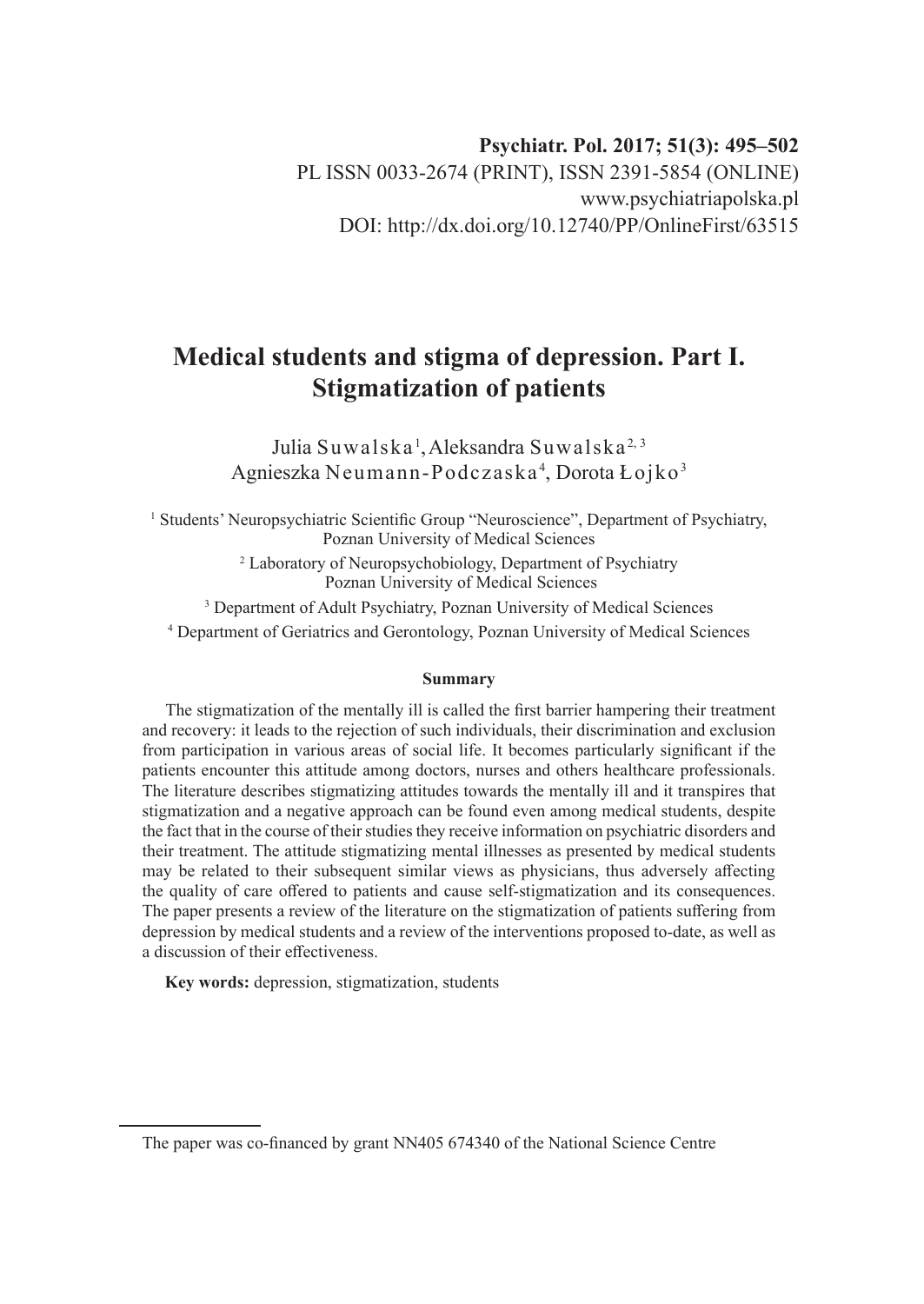## **Introduction**

The knowledge of mental illnesses and disorders is not great among the general public, but it turns out that the stigmatization of the mentally ill is not directly dependent on one's knowledge. Stigmatization is an attitude involving social (generalized) disapproval, negative perception of a specific group of people due to certain physical or mental characteristics, lifestyle, value system or other attributes displayed by this group [1]. The negative consequences of the stigmatization of those with psychiatric illnesses are well documented [2, 3]. Such stigmatization of mentally ill persons leads to the rejection of such individuals, their discrimination and exclusion from participation in various areas of social life [4, 5]. The stigmatization of the mentally ill is also called the first barrier hampering their treatment and recovery (as cited in: [5]). Although in the course of their studies medical students receive information about depression and its treatment the literature describes their negative views which stigmatize the patients with depression and other mentally ill people.

## **Stigmatization of the mentally ill by medical students**

Recent studies conducted in various countries have consistently shown that persons suffering from psychiatric illnesses are stigmatized by medical students. In a paper by James et al. [6] it has been stated that students show stigmatization of the mentally ill and display a more hostile attitude towards schizophrenics than towards those suffering from depression. A similar aversion occurs towards addictions. The study showed as well that students showed a positive attitude towards AIDS and diabetic patients. Korszun et al. [7] focused on the differences between the attitude towards psychiatric illnesses and other diseases among medical students. The study involved 760 students from Great Britain who completed an on-line questionnaire. It contained questions regarding their attitude towards patients with pneumonia, depression, psychosis, intravenous drug users and patients with chronic stomach pain of unknown etiology. The study showed that a personal experience with having a mental disorder or the occurrence of such an illness in a family member or a friend resulted in a less stigmatizing attitude. Men presented a more stigmatizing attitude towards almost all of the aforesaid illnesses compared with women. Interestingly, students showed the strongest stigmatization of those with unexplained stomach pain and it increased the further they progressed in their studies.

Yadav et al. [8] demonstrated that medical students agreed more often than interns with the statement that a depression diagnosis could destroy the patient's career and were more reluctant to invite such a person to a party. Their negative attitude towards patients with depression was associated with their conviction that such people are unpredictable, have impaired conversation skills and are less able to "pull oneself together". A connection was observed between a stigmatizing attitude and the level of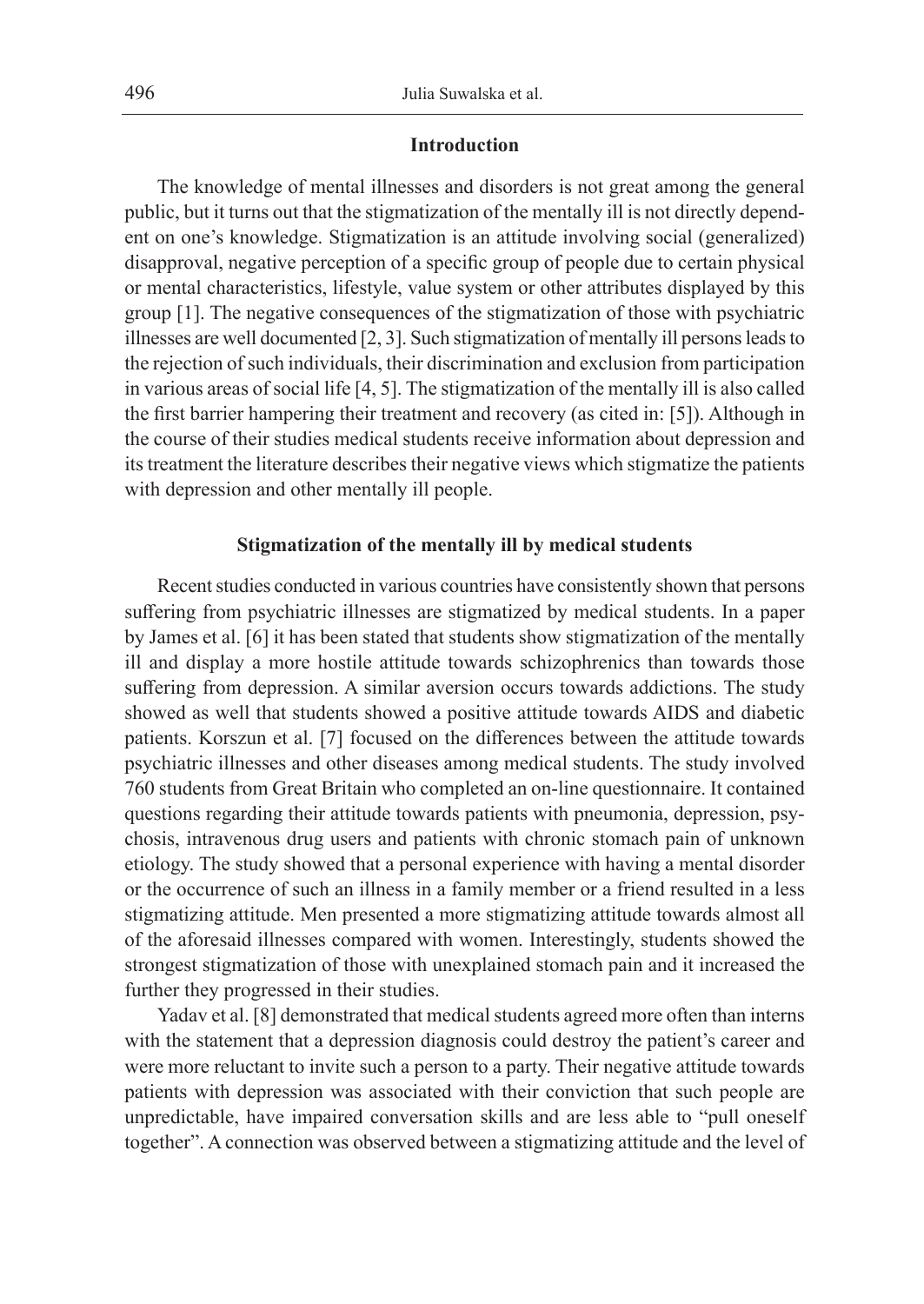medical education of the subjects. The longer education time goes with more friendly attitudes towards depressed patients.

The paper by Ahmedani et al. studied stigmatization of patients, but also the willingness to treat patients addicted to alcohol or nicotine and persons with depression by medical students and students taking courses for social workers*.* The study involved 222 participants who filled in an on-line survey. Students reading both subjects did not differ in terms of their willingness to treat the aforesaid illnesses. Both groups displayed lower inclination to treat alcohol or nicotine addiction than depression. Personal history did not have an impact upon the willingness to treat these disorders and men were less eager to offer help [9].

Fernando et al. [10] conducted a study of a negative attitude of medical students and physicians to various mental illnesses. These studies were carried out in Sri Lanka and Great Britain and included over five hundred medical students and several dozens of physicians. Questions concerned the presence and intensity of stigmatization of patients with depression, but also with schizophrenia, anxiety disorders, dementia, alcohol and drug addiction. The results revealed a higher level of stigmatization of patients with depression and alcohol or drug addiction among subjects in Sri Lanka compared with the group in Great Britain. Medical students presented a more negative attitude towards patients with the aforesaid illnesses compared with physicians. The highest level of stigmatization occurred towards patients addicted to drugs, alcohol, and those with schizophrenia and depression.

Arbanas [11] compared the attitude of 325 Croatian medical students and students reading of various majors towards schizophrenia, depression and post-traumatic stress disorder. The study showed that the post-traumatic stress disorder and depression caused the same level of stigmatization, lower than schizophrenia. A negative attitude was the least observable among medical students. Another study in the area aimed at researching the attitude of medical students and doctors from Pakistan towards patients with schizophrenia, depression and drug and alcohol addiction [12]. More than half of participants showed negative feelings towards persons with the aforesaid illnesses. A majority of the participants believed that curing mental illnesses was possible.

Ay et al. [13] carried out a questionnaire-based study at three universities in Turkey. The form contained stories of persons with schizophrenia and depression and questions regarding them, which allowed the researchers to determine the attitudes of the subjects towards these two disorders. The study demonstrated that last year students had a less negative attitude towards patients than second year students, but still showed stigmatizing opinions and views. As regards depression, sixth year students showed a positive change of their attitudes towards visiting a doctor, disclosing diagnosis and the use of medicines. Between second and sixth year the percentage of persons considering those with depression to be dangerous decreased (from 11.3 to 7.7%). 90%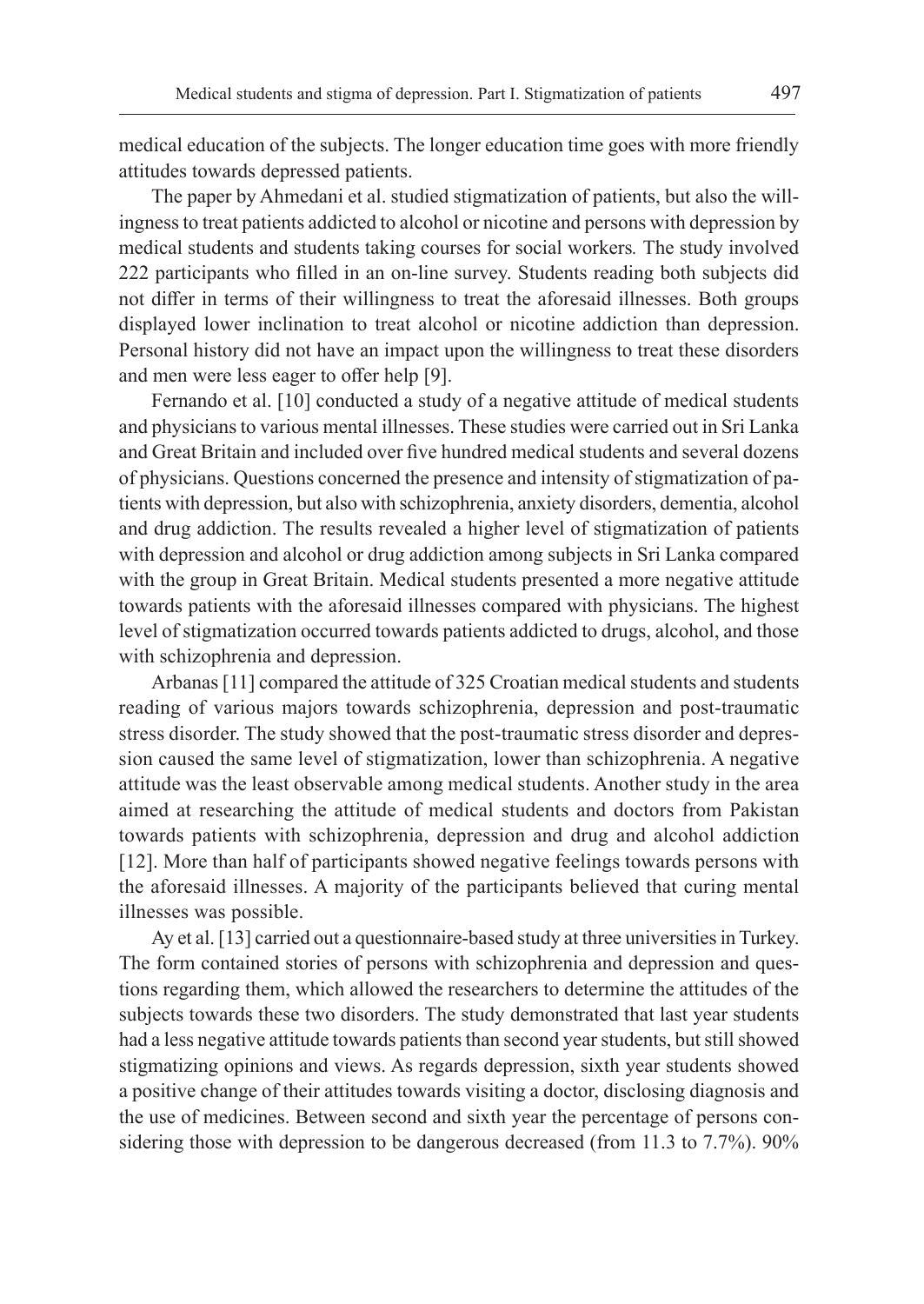of sixth year students considered depression to be temporary and treatable compared with 75.7% of second year students (statistically significant difference).

Studies conducted in Nigeria provide some interesting data [14]. Ighodaro et al. researched attitudes towards the mentally ill among medical students prior to psychiatry classes, after a course in psychiatry and among physicians. Questions concerned beliefs regarding therapy effectiveness and the attitude towards mental disorders (schizophrenia, bipolar disorders, depression and anxiety disorders) and somatic diseases – diabetes and hypertension. No significant differences were observed between the attitudes of students and physicians towards treatment effectiveness. Psychiatry classes and professional experience showed a substantial positive effect upon stigmatizing attitudes towards the mentally ill. A study currently being conducted among Polish medical students at the Department of Adult Psychiatry in Poznan [15], constituting part of an international project using the International Depression Literacy Survey [16] developed by Brain & Mind Research Institute is based on a similar assumption.

A survey carried out among Pakistan doctors and medical students to determine the attitudes towards patients with psychiatric disorders [17], which included 500 participants, demonstrated that the subjects showed the most negative attitudes towards schizophrenia, mania, alcohol and drug dependency. More than 60% of the participants perceived mentally ill persons as dangerous. In the case of depression, anxiety, alcohol and drug addiction some fifty per cent of the subjects believed that the patients themselves were to blame or that they should "pull themselves together". Dementia and schizophrenia were seen as illnesses with the worst prognosis.

Such negative attitude can develop very early. Even first or second year medical students already had firm views about individual groups of patients. They sympathized less with patients who they considered "responsible" for their state, e.g. persons with eating disorders [2, 18]. Freshly qualified doctors expressed stigmatizing opinions about the mentally ill, combined with a lack of knowledge about these illnesses and fear [19]. Medical students who had had contacts with psychiatric patients displayed a much more benevolent attitude [13].

#### **Interventions/prevention**

Anti-stigma interventions proposed in the literature are focused on mental disorders in general rather than on specific illnesses. Studies performed in the field show that regardless of the type of mental illness it is necessary to concentrate separately on improving knowledge, attitude and behaviors [20]. Procedures described herein are recommended for various types of mental disorders including depression. In the systematic review of the literature (published until April 2010), Yamaguchi et al. [21] presented interventions against stigmatization of the mentally ill by students described in the literature, namely direct contact with patients, education using film "contact" with patients, lectures, role-playing, education – reading lists, use of e-learning pro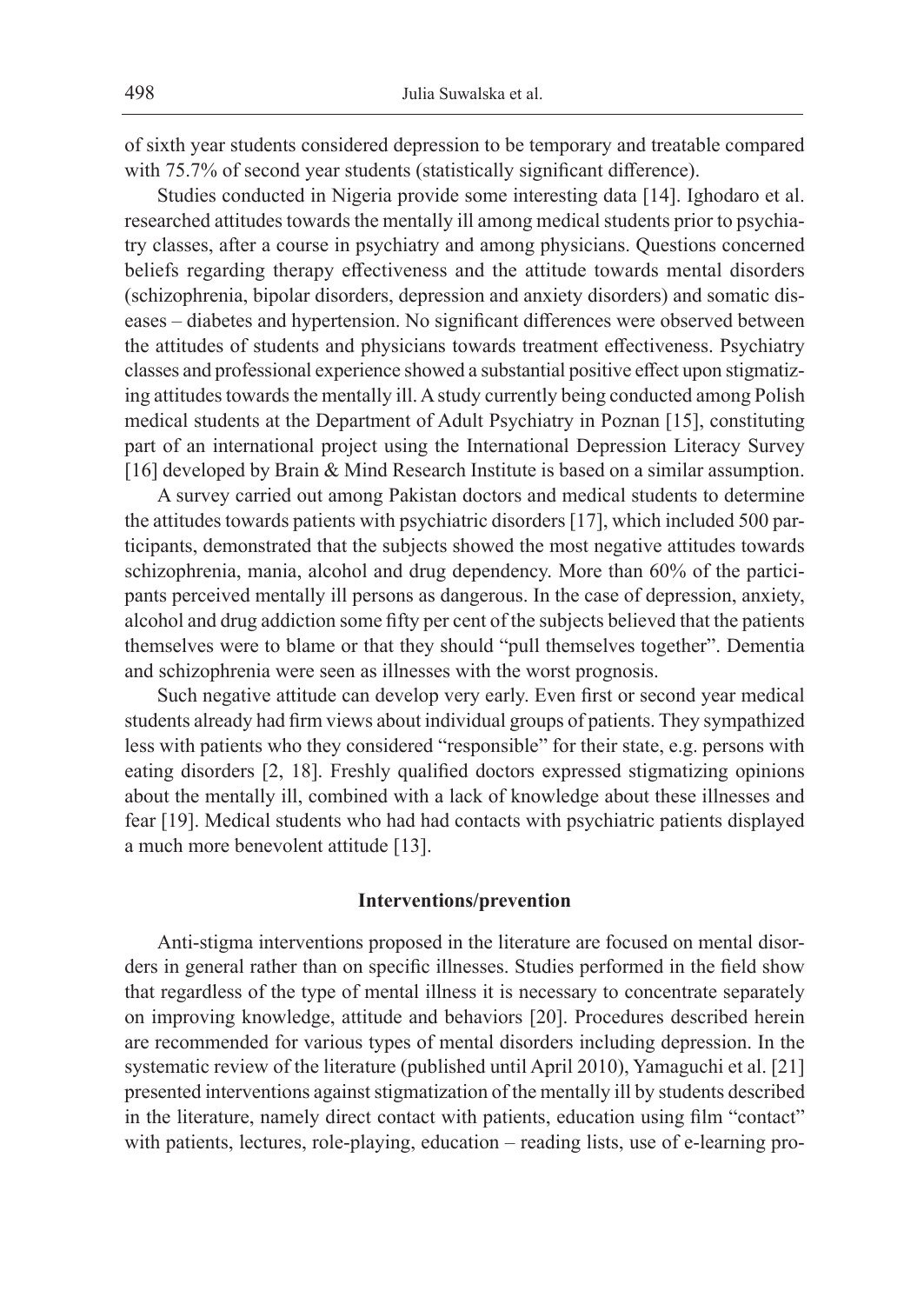grams. Randomized cross-sectional studies with control groups and controlled before and after studies (some with follow-up assessment) were included. The assessment of the efficacy of interventions aimed at reducing stigmatization of the mental patients by students involved the analysis of the following results: a) knowledge of psychiatric illnesses and disorders; b) attributions/attitudes towards the mentally ill; c) distance in social situations towards such patients; d) attitudes towards using/seeking help.

The knowledge of the illnesses and the patients improved significantly and these changes persisted in the follow-up studies after participation in lectures, following direct contacts and the use of educational movies and films with patients in interventions. Changes in the attitude towards the mentally ill were studied using interventions in the form of direct contacts with patients, contact in the form of films, computer programs, lectures, role-playing, and even simulation of auditory hallucinations (compared with a group with no action taken). None of the interventions applied among medical students brought any significant effects. Compared with a control group without intervention, social attitudes were effectively changed (distance reduction) by interventions using direct contact and (less effectively) lectures. In studies with a control group improvements in the attitude towards using/seeking help were observed following lectures, and these changes persisted in follow-up studies.

In a systematic review of the literature Stubbs [22] presented conclusions regarding the effectiveness of interventions proposed in order to reduce stigmatization of the mentally ill among medical students and healthcare workers. The literature presented various types of interventions: role-playing, first aid in mental illnesses internship, education (education interventions, sending an e-mail with information on stigmatization, direct contact with patients, education with elements of direct contact, combination of lectures and direct contact with patients, combination of lectures with recorded contacts with patients, direct contact with a peer patient, direct contact with a patient's carer. Interventions involving direct contact with the mentally ill, film materials or e-mail effectively reduced the stigmatization of patients by students and doctors. Alas, this effect lessened with time. Effectiveness of role-playing was not confirmed [22].

Ungar et al. [23] claim that the content of such interventions addressed to medical students/physicians and other healthcare workers must be different than in campaigns against stigmatization directed to society at large. These authors believe that providing more information on the bio-medical model may increase negative attitudes among general population (such patients are unpredictable, cannot be controlled, they are irreversibly/incurably ill) [23, 24]. At the same time, in the case of persons professionally dealing with patients suffering from mental illnesses/disorders stressing the biological (organic) etiology of psychiatric disorders renders them less "functional" and more biological, i.e. susceptible to treatment, control [23]. Such medical (biological) views lead to a reduction of distance in clinical situations and pessimism regarding the outcome of the therapy which means less stigmatization, less discrimination of patients.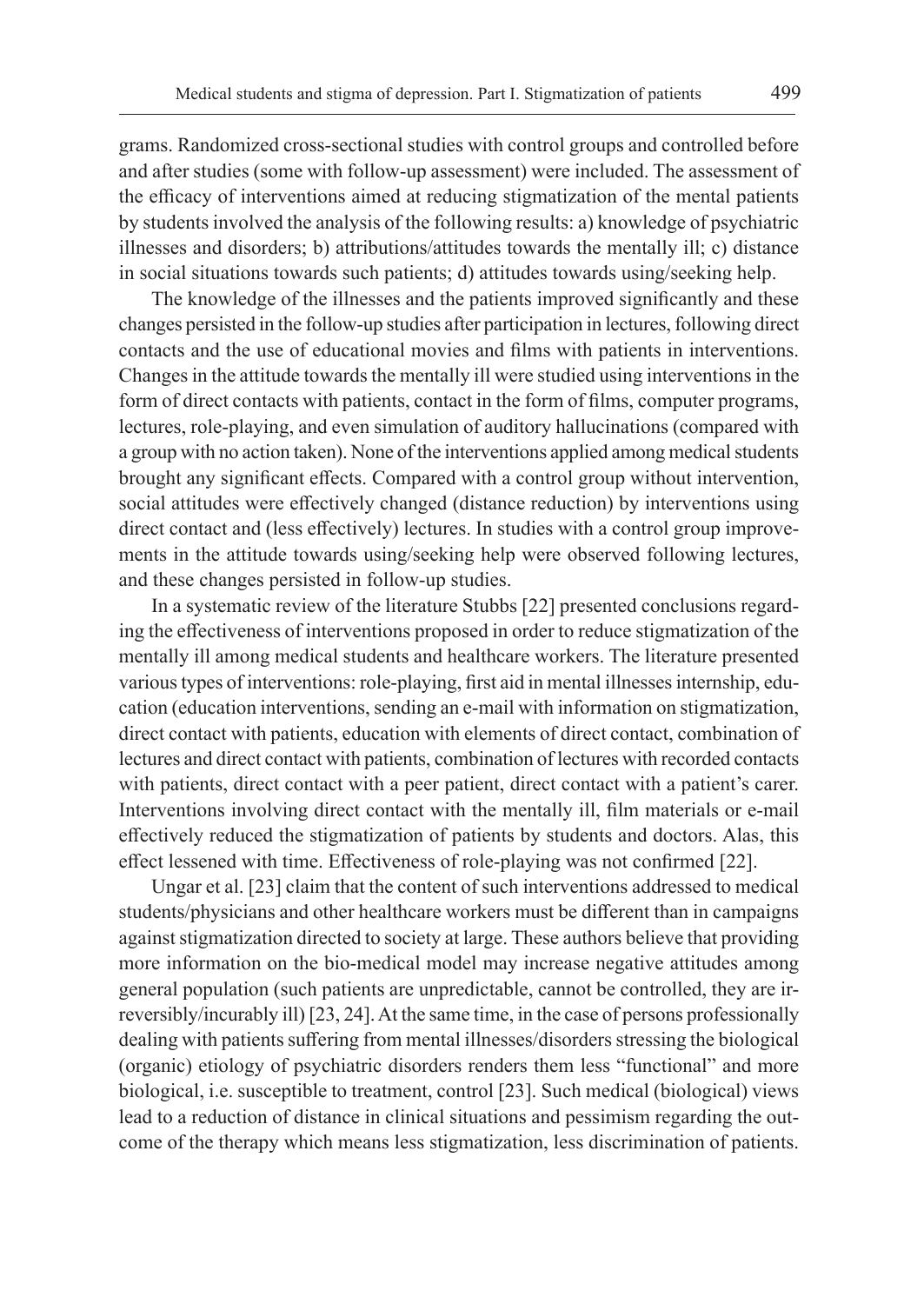In interventions of this type addressed to students/physicians presenting brain scans of mentally ill/treated/cured persons was proposed [25].

## **Recapitulation**

Medical students show stigmatizing attitudes towards the persons with depression and other mental disorders, and views and behaviors which persist or even intensify during their professional work. Systematic reviews of the effectiveness of interventions reducing stigmatization of people with psychiatric disorders among students and healthcare professionals [21, 22] contain insufficient data to recommend specific measures improving the knowledge about the mentally ill, reducing stigmatizing attitudes and behaviors. Developing effective interventions is important because studies show that negative attitudes of medical professionals adversely affect the quality of care [2].

It has been proposed to adopt a multi-dimensional approach in campaigns against stigmatization: explanations using the psycho-social and the bio-genetic/medical model [25] and diversification of the methods applied in different groups (students beginning/completing their studies, post-graduate education and the general population). The interventions used should take into account changes in the attitudes and behaviors, not only the knowledge, and they should be repeated.

In interventions reducing the stigmatization of the mentally ill among medical students it is also necessary to stress that persons with such disorders can live in society and be active [2, 24], while providing bio-medical explanations regarding the etiology and course of psychiatric illnesses and disorders. This is particularly important because an attitude of stigmatization of mental disorders among medical students may lead to holding to such views as doctors, thus adversely affecting the quality of patient care.

## **References**

- 1. Jackowska E. *Stygmatyzacja i wykluczenie społeczne osób chorujących na schizofrenię przegląd badań i mechanizmy psychologiczne*. Psychiatr. Pol. 2009; 43(6): 655–670.
- 2. Thornicroft G, Rose D, Mehta N. *Discrimination against people with mental illness: What can psychiatrists do?* Adv. Psychiatr. Treat. 2010; 16: 53–59.
- 3. Sartorius N, Gaebel W, Cleveland HR, Stuart H, Akiyama T, Arboleda-Florez J. et al. *WPA guidance on how to combat stigmatization of psychiatry and psychiatrists*. World Psychiatry 2010; 9(3): 131–144.
- 4. Podogrodzka-Niell M, Tyszkowska M. *Stigmatization on the way to recovery in mental illness – the factors associated with social functioning*. Psychiatr. Pol. 2014; 48(6): 1201–1211.
- 5. Abbey S, Charbonneau M, Tranulis C, Moss P, Baici W, Dabby L. et al. *Stigma and discrimination*. Can. J. Psychiatry 2011; 56(10): 1–9.
- 6. James BO, Omoaregba JO, Okogbenin EO. *Stigmatising attitudes towards persons with mental illness: a survey of medical students and interns from southern Nigeria*. Ment. Illn. 2012; 4(1): e8.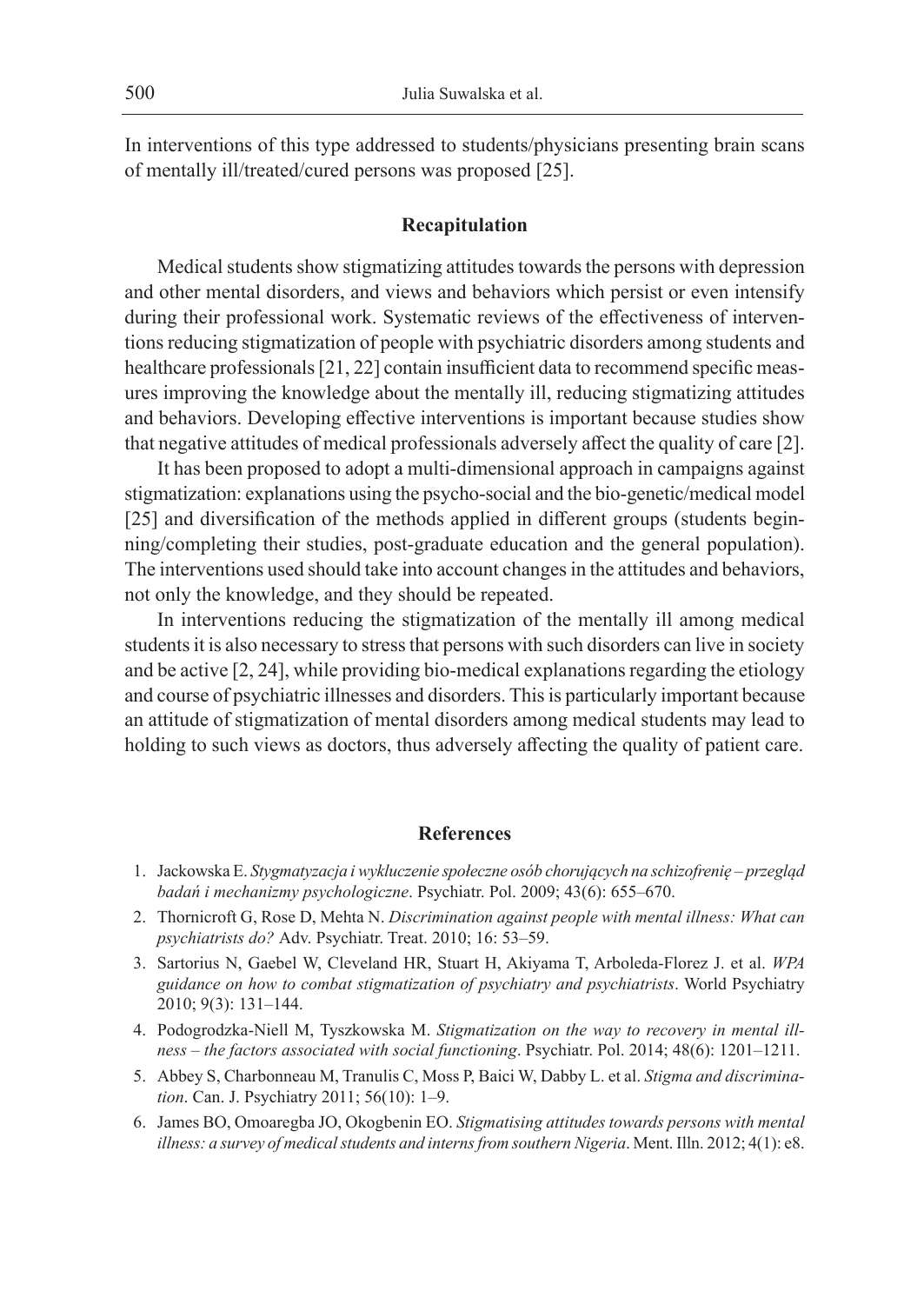- 7. Korszun A, Dinos S, Ahmed K, Bhui K. *Medical student attitudes about mental illness: does medical-school education reduce stigma?* Acad. Psychiatry 2012; 36(3): 197–204.
- 8. Yadav, T, Arya K, Kataria D, Balhara YP. *Impact of psychiatric education and training on attitude of medical students towards mentally ill: A comparative analysis*. Ind. Psychiatry J. 2012; 21(1): 22–31.
- 9. Ahmedani BK, Kubiak SP, Rios-Bedoya CF, Mickus M, Anthony JC. *Willingness to treat drug dependence and depression: comparisons of future health professionals. Substance abuse and rehabilitation*. Subst. Abuse Rehabil. 2011; 2011(2): 43–51.
- 10. Fernando SM, Deane FP, McLeod HJ. *Sri Lankan doctors' and medical undergraduates' attitudes towards mental illness*. Soc. Psychiatry Psychiatr. Epidemiol. 2010; 45(7): 733–739.
- 11. Arbanas G. *Adolescents' attitudes toward schizophrenia, depression and PTSD*. J. Psychosoc. Nurs. Ment. Health Serv. 2008; 46(3): 45–51.
- 12. Naeem F, Ayub M, Javed Z, Irfan M, Haral F, Kingdon D. *Stigma and psychiatric illness. A survey of attitude of medical students and doctors in Lahore, Pakistan*. J. Ayub Med. Coll. Abbottabad 2006; 18(3): 46–49.
- 13. Ay P, Save D, Fidanoglu O. *Does stigma concerning mental disorders differ through medical education? A survey among medical students in Istanbul*. Soc. Psychiatry Psychiatr. Epidemiol. 2006; 41(1): 63–67.
- 14. Ighodaro A, Stefanovics E, Makanjuola V, Rosenheck R. *An assessment of attitudes towards people with mental illness among medical students and physicians in Ibadan, Nigeria*. Acad. Psychiatry 2015; 39(3): 280–285.
- 15. Suwalska J. *Ocena wiedzy studentów na temat depresji i jej leczenia przy zastosowaniu kwestionariusza International Depression Literacy Survey*. In: Leśny J, Nyćkowiak J. ed. *Badania i rozwój młodych naukowców w Polsce. Nauki medyczne i nauki o zdrowiu. Część I*. Poznan: Young scientists; 2016. p. 98–103.
- 16. Hickie IB, Luscombe GM, Davenport TA, Burns JM, Highet NJ. *Perspectives of young people on depression: awareness, experiences, attitudes and treatment preferences*. Early Interv. Psychiatry 2007; 1(4): 333–339.
- 17. Imran N, Haider II. *The stigmatization of psychiatric illness: What attitudes do medical students and family physicians hold towards people with mental illness?* Pak. J. Med. Sci. 2007; 23(3): 318.
- 18. Wilkinson DG, Greeer S, Toone BK. *Medical students' attitudes to psychiatry*. Psychol. Med. 1983; 13(01): 185–192.
- 19. Filipcic I, Pavicic D, Filipcic A, Hotujac L, Begic D, Grubisin J. et al. *Attitudes of medical staff towards the psychiatric label "schizophrenic patient" tested by an anti-stigma questionnaire*. Coll. Antropol. 2003; 27(1): 301–307.
- 20. Kassam A, Glozier N, Leese M, Loughran J, Thornicroft G. *A controlled trial of mental illness related stigma training for medical students*. BMC Med. Educ. 2011; 11: 51.
- 21. Yamaguchi S, Wu SI, Biswas M, Yate M, Aoki Y, Barley EA. et al. *Effects of short-term interventions to reduce mental health-related stigma in university or college students: a systematic review*. J. Nerv. Ment. Dis. 2013; 201(6): 490–503.
- 22. Stubbs A. *Reducing mental illness stigma in health care students and professionals: a review of the literature*. Australas. Psychiatry 2014; 22(6): 579–584
- 23. Ungar T, Knaak S. *The hidden medical logic of mental health stigma*. Aust. N. Z. J. Psychiatry 2013; 47(7): 611–612.